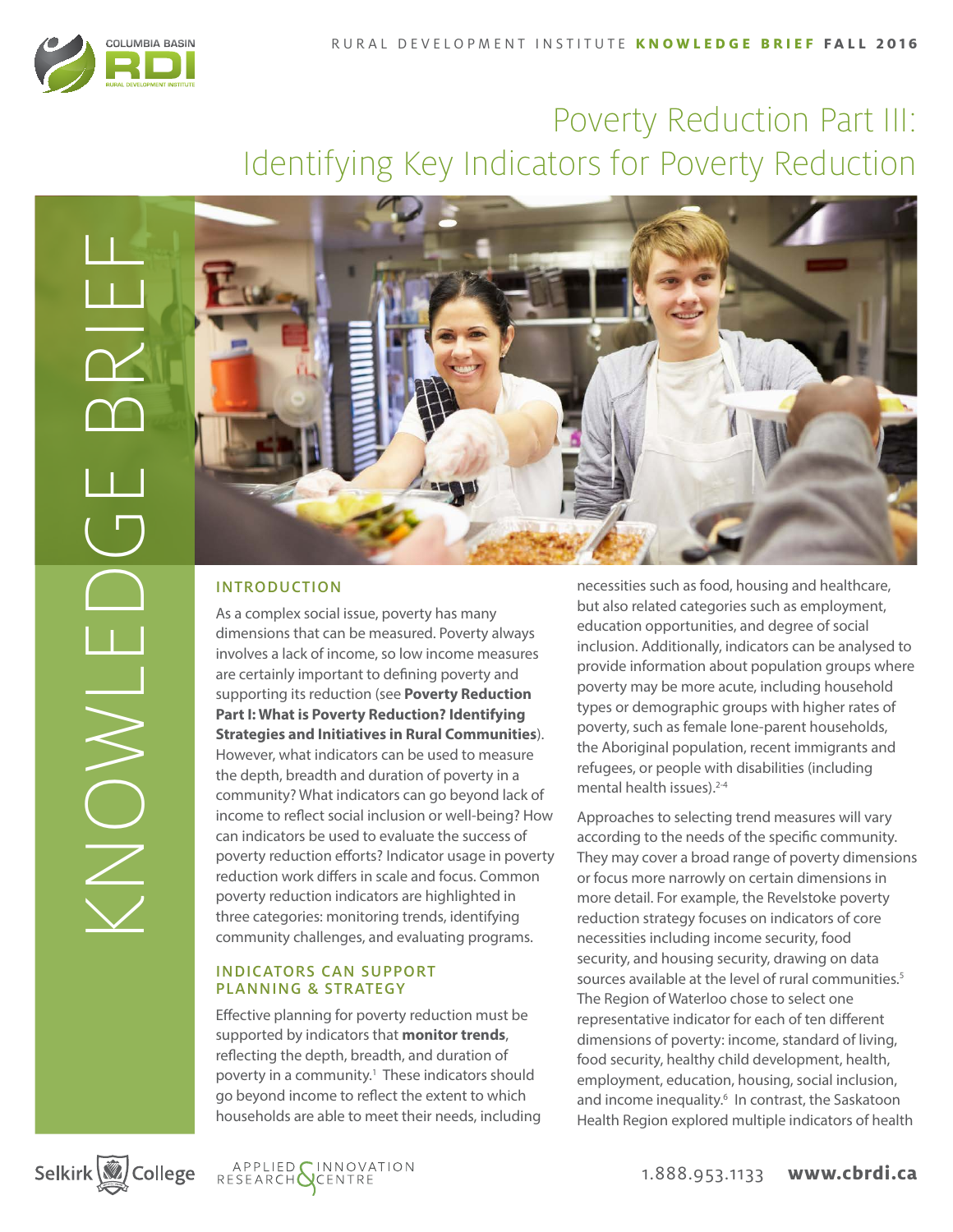inequity in substantial detail.<sup>7</sup> The City of Surrey created their comprehensive poverty reduction strategy around four theme areas: transportation, housing, income, and support services, defining several key indicators in each category.<sup>8</sup>

#### INDICATORS CAN IDENTIFY KEY CHALLENGES FOR RURAL COMMUNITIES

Rural and small town places in British Columbia are likely to face unique challenges specific to the social and economic conditions of each community. Indicators can be used to **identify community challenges and support more targeted responses**. Many rural communities have undergone rapid economic and social transitions over the last three decades, creating new and unpredictable demands for households at risk of poverty.<sup>9</sup> Additionally, rural mountain communities in British Columbia may experience rapidly increasing housing prices, amenity migration, and changes to the sense of place and cohesion within small communities as a result of resort tourism and development.10

Within this context, employment conditions are one of the most significant triggers of poverty in rural communities, $11$  yet the limited availability of rural labour market data poses challenges for studying this issue effectively.12 Communities wanting to fill this data gap may focus on important indicators such as workforce profile (e.g., type and quality of positions available, wage breakdown by sector); projected workforce expansion or contraction; or education and training needs. These questions and more were recently explored in a detailed labour market survey carried out at the local level for Revelstoke, resulting in data that is applicable not only for business and community development, but for targeted poverty reduction efforts as well.<sup>13</sup>

The living wage rate is an important indicator that is drawing increasing attention across Canada since a standard calculation formula was developed in 2008.14 Although there is a perception that the cost of living is lower in rural communities and smaller towns, the living wage rate draws awareness to the true cost of living in a specific community. For example, Revelstoke recently determined a living wage rate for the community of \$18.87 per hour – a rate that, at the time of calculation, was the third highest among other communities in the province

with calculated rates.<sup>15</sup>

Other indicators focused on identifying community challenges may look at the local housing market, such as demand for home ownership, trends in property values, availability and price of rental housing stock, and social housing usage or wait lists.16 Additional options might focus on the community's transportation infrastructure, spending leakage to larger cities, or inventory of locally available support services. Despite some promising developments in this area, more work needs to be done to define indicators that address the unique conditions of poverty in rural communities, and to support improved data quality and availability at the local level.<sup>17</sup>

### INDICATORS CAN SUPPORT SUCCESSFUL INITIATIVES

Indicators can also be used retrospectively in order to **evaluate the outcomes of specific programs or policy interventions**. One challenge with this type of assessment is that often poverty reduction strategies will include a number of simultaneous interventions, posing difficulties for isolating the effects that an individual program or policy change may have had.<sup>18</sup> Despite this challenge, researchers studying food insecurity in Newfoundland and Labrador were able to design a methodology to connect an unprecedented decline in household food insecurity with the government's implementation of a province-wide poverty reduction strategy.19 On a smaller scale, organizations report benefits associated with incorporating indicator measurement at every level of the organization from strategic planning to program curriculum.<sup>20</sup> Another organization describes how "embedded data collection procedures" within program delivery can enable ongoing quantitative measurement without strain on the organization's resources.<sup>21</sup>

Common evaluative indicators recommended by the Vibrant Communities Common Evaluation Framework include measuring the number of households impacted or number of individuals accessing a given program/intervention; the number of community partners engaged by an initiative; the number of changes to policy, funding process, or system; or changes to community awareness or attitudes about poverty.<sup>22</sup>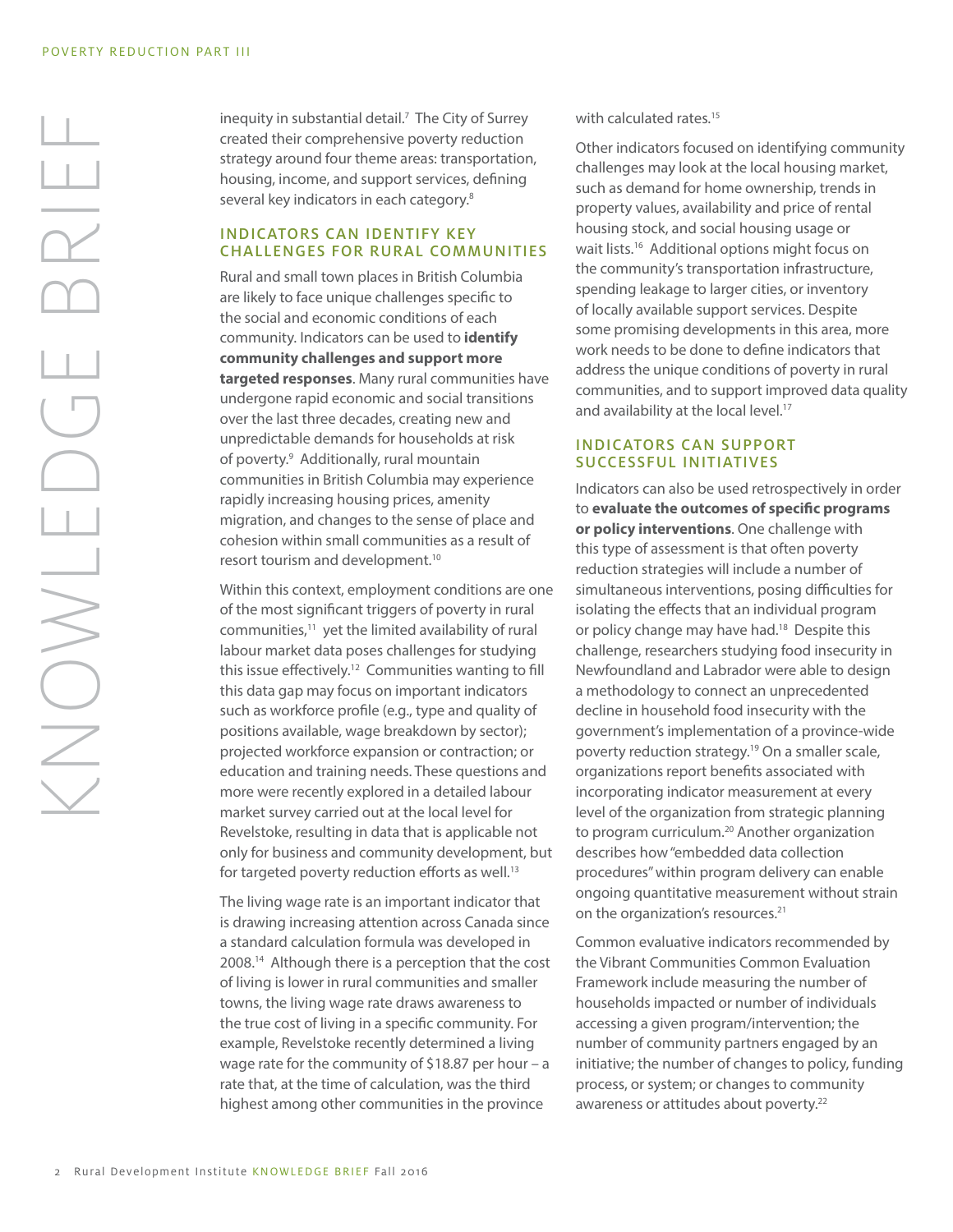#### REFERENCES & RESOURCES

- 1. Seth Klein et al., "A Poverty Reduction Plan for BC" (Vancouver, BC: Canadian Centre for Policy Alternatives, BC Office, 2008).
- 2. Klein et al., 2008.
- 3. First Call BC Child and Youth Advocacy Coalition, "2015 Child Poverty BC Report Card" (Vancouver, BC: First Call BC Child and Youth Advocacy Coalition, 2015), http://www.cwp-csp.ca/resources/sites/ default/files/resources/2015-BC-Child-Poverty-Report-Card-FirstCall-Web-2015-11.pdf.
- 4. David Macdonald and Daniel Wilson, "Shameful Neglect: Indigenous Child Poverty in Canada" (Ottawa, ON: Canadian Centre for Policy Alternatives, 2016), http://public.eblib.com/choice/ PublicFullRecord.aspx?p=4532666.
- 5. Jill Zacharias and Mike Brown, "Revelstoke Community Poverty Reduction Strategy: Final Report" (Revelstoke Community Social Development Committee, June 2012), http://www. revelstokesocialdevelopment.org/wp-content/ uploads/2013/04/Rev-Poverty-Strategy.pdf.
- 6. Region of Waterloo Social Services, "Poverty Indicators in Waterloo Region: Status Report 2014" (Waterloo, ON: Social Planning, Policy and Program Administration, Region of Waterloo Social Services, 2014), http://communityservices.regionofwaterloo. ca/en/communityPlanningPartnerships/resources/ PovertyIndicatorsinWaterlooRegion.pdf.
- 7. Mark Lemstra and Cory Neudorf, "Health Disparity in Saskatoon: Analysis to Intervention" (Saskatoon, SK: Saskatoon Health Region, 2008), https://www. saskatoonhealthregion.ca/locations\_services/ Services/Health-Observatory/Documents/Reports-Publications/HealthDisparityRept-complete.pdf.
- 8. Vibrant Surrey Poverty Reduction Society, "This Is How We End Poverty in Surrey: Surrey Poverty Reduction Plan" (Surrey, BC: Vibrant Surrey Poverty Reduction Society, 2012), http://vibrantcanada.ca/ files/surrey\_pr\_plan.pdf.
- 9. Laura Ryser, Julia Schwamborn, and Greg Halseth, "Exploring Rural Poverty: Pilot Project Summary Report" (Community Development Institute, University of Northern British Columbia, March 13, 2012), http://www.unbc.ca/sites/default/files/assets/ community\_development\_institute/research/ exploring\_rural\_poverty\_report\_march\_9\_2012.pdf.
- 10. Sanjay K. Nepal and Tazim B. Jamal, "Resort-Induced Changes in Small Mountain Communities in British Columbia, Canada," Mountain Research and Development 31, no. 2 (May 1, 2011): 89–101.
- 11. Ryser, Schwamborn, and Halseth, 2012.
- 12. Greg Halseth and Laura Ryser, "A Primer For Understanding Issues Around Rural Poverty" (Prince George, BC: Community Development Institute, University of Northern British Columbia, September 2010), http://www.unbc.ca/sites/default/files/assets/ community\_development\_institute/publications/a\_ primer\_for\_understanding\_issues\_around\_rural\_ poverty.pdf.
- 13. GRP Educational Services and JL Insights, "Revelstoke Labour Market Survey" (Revelstoke Labour Market Network Committee, 2015), https:// www.revelstokechamber.com/assets/Revelstoke-Labour-Market-Survey-Report-of-Findings-Strategies-and-Recommendations-2015.pdf.
- 14. Tim Richards et al., "Working for a Living Wage: Making Paid Work Meet Basic Family Needs in Vancouver and Victoria" (Vancouver, BC: Canadian Centre for Policy Alternatives, BC Office, 2008), https://www.policyalternatives.ca/sites/default/ files/uploads/publications/BC%20Office/2015/04/ ccpa\_bc\_living\_wage\_2008.pdf.
- 15. Jill Zacharias and Michelle Lenzi, "A Living Wage for Revelstoke and Area," January 2015, http:// livingwagecanada.ca/files/2514/4630/5052/RVLSTK\_ Living\_Wage.pdf.
- 16. Zacharias and Brown, 2012.
- 17. Halseth and Ryser, 2010.
- 18. Rachel Loopstra, Naomi Dachner, and Valerie Tarasuk, "An Exploration of the Unprecedented Decline in the Prevalence of Household Food Insecurity in Newfoundland and Labrador, 2007– 2012," Canadian Public Policy 41, no. 3 (2015): 191–206.
- 19. Loopstra, Dachner, and Tarasuk, 2012.
- 20. Paul Chamberlain, "Place-Based Poverty Reduction Initiative: How Community Economic Development Is Reducing Poverty in Canada and How It Could Be Doing More" (Victoria, BC: The Canadian CED Network, 2008).
- 21. Chamberlain, 2008.
- 22. Vibrant Communities Canada, "Cities Reducing Poverty - Change Indicators" (Tamarack Institute, 2013), http://vibrantcanada.ca/files/cities\_reducing\_ poverty\_change\_indicators\_draft\_1.pdf.